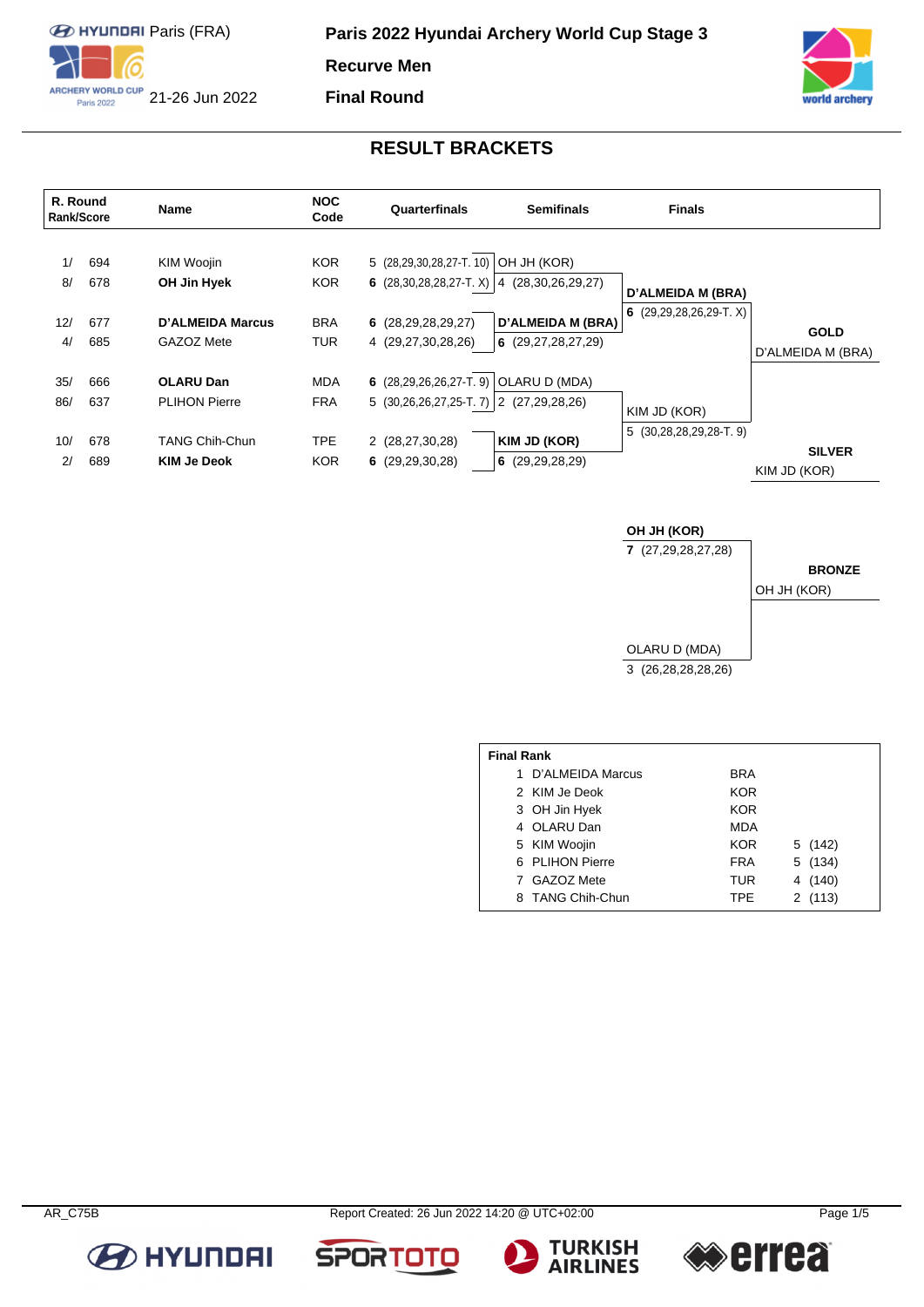

### **Elimination Round**



# **RESULT BRACKETS**

| R. Round<br>Rank/Score |     | Name                               | <b>NOC</b><br>Code | 1/64<br>Elimin. Round     | 1/32<br>Elimin. Round                             | 1/16<br>Elimin. Round               | 1/8<br>Elimin. Round                | Quarterfinals                                  |
|------------------------|-----|------------------------------------|--------------------|---------------------------|---------------------------------------------------|-------------------------------------|-------------------------------------|------------------------------------------------|
| 1/                     | 694 | <b>KIM Woojin</b><br>-Bye-         | <b>KOR</b>         |                           | KIM W (KOR)<br>6(29, 29, 27, 29)                  | KIM W (KOR)                         |                                     |                                                |
| 65/                    | 652 | <b>RAVNIKAR Ziga</b>               | <b>SLO</b>         | 7(28,25,28,30,29)         | RAVNIKAR Z (SLO)                                  | 6 (28,29,27,29,28-T. 10)            |                                     |                                                |
| 64/                    | 652 | <b>WISE Alex</b>                   | <b>GBR</b>         | 3(28, 28, 27, 29, 27)     | 2 (27,28,28,27)                                   |                                     | KIM W (KOR)                         |                                                |
| 33/                    | 667 | <b>FURUKAWA Takaharu</b>           | <b>JPN</b>         | 4 (23,24,28,28,27)        | CHIRAULT T (FRA)                                  |                                     | 6 $(28, 28, 28, 29, 26 - T, 9+)$    |                                                |
| 96/                    | 632 | <b>CHIRAULT Thomas</b>             | <b>FRA</b>         | 6 $(26, 25, 24, 25, 28)$  | 2 (27,27,25,25)                                   | TALUKDAR J (IND)                    |                                     |                                                |
| 97/                    | 630 | <b>HARDING Keith</b>               | GBR                | 1 (27,28,29,26)           | TALUKDAR J (IND)                                  | 5 (27,26,29,29,29-T.9)              |                                     |                                                |
| 32/                    | 667 | <b>TALUKDAR Jayanta</b>            | <b>IND</b>         | 7 (28,29,29,28)           | 6(27, 27, 26, 27)                                 |                                     |                                     | KIM W (KOR)                                    |
| 17/                    | 675 | <b>SANCHEZ ANTOKU Ken</b>          | <b>ESP</b>         | 6 $(28, 30, 25, 28, 29)$  | SANCHEZ ANTOKU K (ESP)                            |                                     |                                     | 5 (28,29,30,28,27-T. 10)                       |
| 112/                   | 614 | VOZECH Jan                         | <b>CZE</b>         | 4 (30,25,26,27,27)        | 7(25,28,27,28)                                    | SANCHEZ ANTOKU K (ESP)              |                                     |                                                |
| 81/                    | 640 | MUÑOZ Adrian                       | <b>PUR</b>         | 4 (27,29,26,24,27)        | <b>ISLAM MS (BAN)</b>                             | 3 (26,24,25,27,26)                  |                                     |                                                |
| 48/                    | 659 | <b>ISLAM Md Sagor</b>              | <b>BAN</b>         | 6(26,26,27,28,28)         | (25, 26, 25, 27)<br>$\mathbf 1$                   |                                     | D'AMOUR N (ISV)                     |                                                |
| 49/                    | 659 | ZHANGBYRBAY Dauletkeldi KAZ        |                    | 7 (29,27,29,27)           | ZHANGBYRBAY D (KAZ)                               |                                     | $5(25,24,28,30,28$ -T. 9)           |                                                |
| 80/                    | 642 | <b>SORLEY Conner</b>               | CAN                | 1 (26,27,26,26)           | 3 (28,26,26,29,24)                                | <b>D'AMOUR N (ISV)</b>              |                                     |                                                |
| 113/                   | 612 | <b>MATOS Tiago</b>                 | <b>POR</b>         | 0(25,26,27)               | <b>D'AMOUR N (ISV)</b>                            | 7 (25,27,25,29,29)                  |                                     |                                                |
| 16/                    | 675 | <b>D'AMOUR Nicholas</b>            | <b>ISV</b>         | 6(26, 28, 28)             | 7 (30,27,25,29,26)                                |                                     |                                     |                                                |
| 9/                     | 678 | <b>MUSOLESI Federico</b>           | <b>ITA</b>         | 6(26,29,27)               | <b>MUSOLESI F (ITA)</b>                           |                                     |                                     |                                                |
| 120/                   | 545 | <b>INGVARSSON Oliver Ormar ISL</b> |                    | 0(24,25,18)               | 6 (28,29,27,26,29)                                | <b>MUSOLESI F (ITA)</b>             |                                     |                                                |
| 73/                    | 649 | <b>CHAUHAN Neeraj</b>              | IND.               | 5 (28,27,26,27,27-T.9)    | ACHA P (ESP)                                      | 2 (26,29,28,26)                     |                                     |                                                |
| 56/                    | 658 | <b>ACHA Pablo</b>                  | <b>ESP</b>         | 6 $(26,27,29,25,29-T.9+)$ | 4 (27,26,28,27,28)                                |                                     | VETTER J (GER)<br>2 (27,27,28,28)   |                                                |
| 41/                    | 664 | <b>VETTER Jonathan</b>             | <b>GER</b>         | 6 $(26, 30, 28, 27, 30)$  | <b>VETTER J (GER)</b>                             |                                     |                                     |                                                |
| 88/                    | 636 | <b>CHOJECKI Milosz</b>             | POL                |                           | 4 $(27, 27, 27, 29, 24)$ 6 $(22, 25, 26, 27, 28)$ | VETTER J (GER)<br>6(27, 29, 28, 27) |                                     |                                                |
| 105/                   | 621 | ALMUSA Abdulrahman                 | <b>KSA</b>         | 0(26,22,25)               | REQUA M (USA)                                     |                                     |                                     |                                                |
| 24/                    | 671 | <b>REQUA Matthew</b>               | <b>USA</b>         | 6(27,29,27)               | 4 (18,25,28,27,23)                                |                                     |                                     | OH JH (KOR)<br>6 $(28, 30, 28, 28, 27 - T, X)$ |
| 25/                    | 670 | <b>SHANA Md Ruman</b>              | <b>BAN</b>         | 6(28, 29, 26)             | <b>SHANA MR (BAN)</b>                             |                                     |                                     |                                                |
| 104/                   | 622 | ROUX Wian                          | <b>RSA</b>         | 0(26,21,22)               | 7 (26,28,24,27,28)                                | SHANA MR (BAN)<br>2 (15,27,26,26)   |                                     |                                                |
| 89/                    | 635 | PAULINO DOS SANTOS Gustavo         | <b>BRA</b>         | 4 (27,27,25,26,26)        | FRANGILLI M (ITA)                                 |                                     |                                     |                                                |
| 40/                    | 664 | <b>FRANGILLI Michele</b>           | <b>ITA</b>         | 6(26, 28, 27, 24, 27)     | 3 (26,25,25,26,24)                                |                                     | OH JH (KOR)<br>6 $(28, 27, 28, 30)$ |                                                |
| 57/                    | 657 | <b>SHANNY Itay</b>                 | <b>ISR</b>         | 5 (29,27,25,26,23-T.9)    | HALL C (GBR)                                      |                                     |                                     |                                                |
| 72/                    | 650 | <b>HALL Conor</b>                  | GBR                | 6 $(23,26,26,26,27-T.9+)$ | 1 (25,29,24,26)                                   | OH JH (KOR)<br>6(28, 25, 27, 29)    |                                     |                                                |
| 121/                   | 537 | AL HAMMADI Obaid                   | UAE                | 0(23,21,25)               | OH JH (KOR)                                       |                                     |                                     |                                                |
| 8/                     | 678 | OH Jin Hyek                        | KOR                | 6(29,29,28)               | 7(25,30,25,29)                                    |                                     |                                     |                                                |



AR\_C75A Report Created: 26 Jun 2022 14:20 @ UTC+02:00

**SPORTO** 

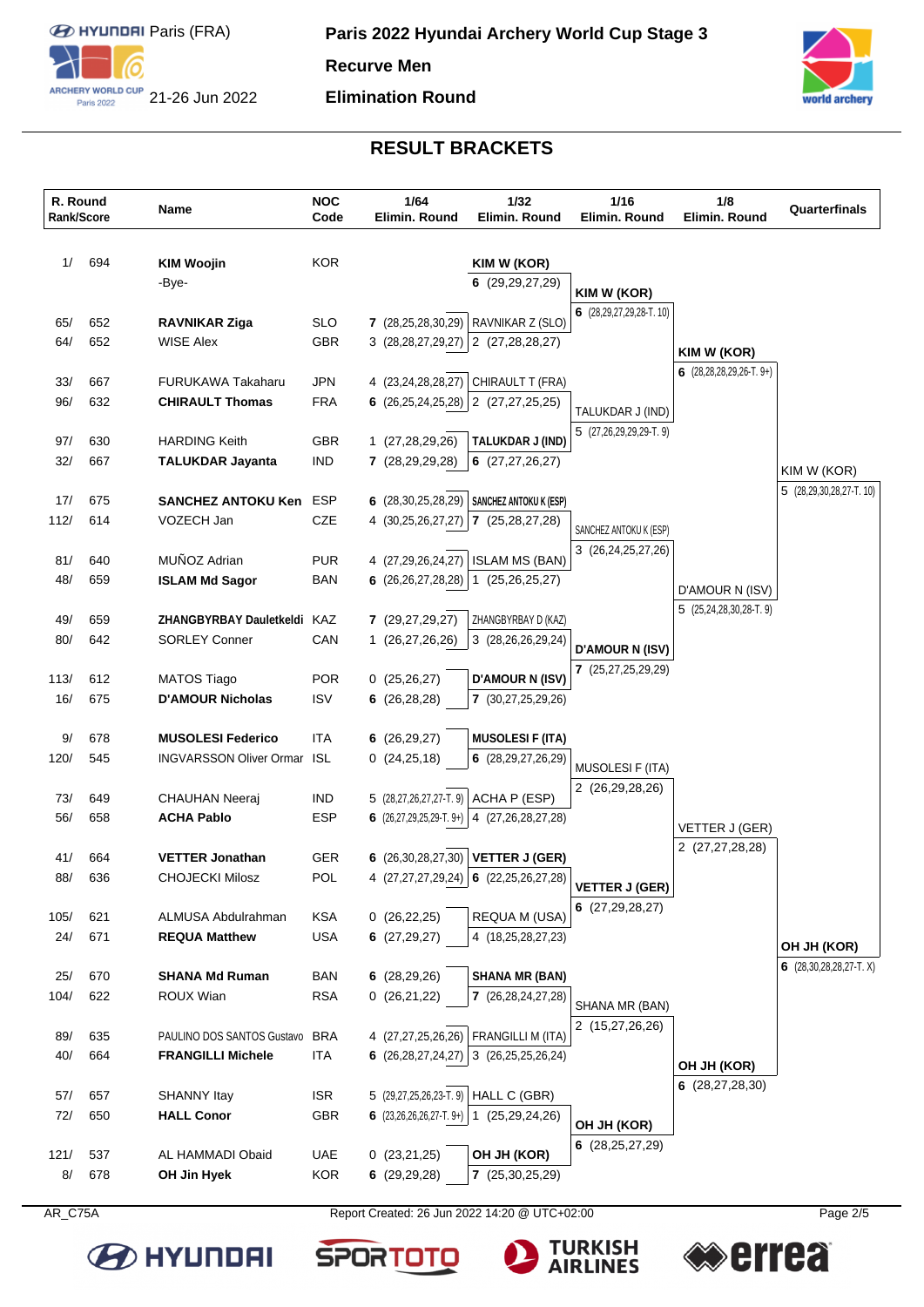

#### **Elimination Round**



# **RESULT BRACKETS**

| R. Round<br>Rank/Score |     | Name                                       | <b>NOC</b><br>Code | 1/64<br>Elimin. Round                              | 1/32<br>Elimin. Round                                     | 1/16<br>Elimin. Round                            | 1/8<br>Elimin. Round                          | Quarterfinals                                  |
|------------------------|-----|--------------------------------------------|--------------------|----------------------------------------------------|-----------------------------------------------------------|--------------------------------------------------|-----------------------------------------------|------------------------------------------------|
| 5/                     | 683 | <b>ALVARINO GARCIA Miguel ESP</b><br>-Bye- |                    |                                                    | ALVARINO GARCIA M (ESP)<br>6 $(26, 26, 27, 28, 27$ -T. 9) | ALVARINO GARCIA M (ESP)                          |                                               |                                                |
| 69/                    | 652 | <b>BAKKER Willem</b>                       | <b>NED</b>         | 5 (28,29,24,27,26-T.9)                             | OH J (USA)                                                | 5 (29,26,26,28,27-T. 10)                         |                                               |                                                |
| 60/                    | 656 | OH Joonsuh                                 | <b>USA</b>         |                                                    | 6 $(26,25,26,27,27$ -T. 10) 5 $(28,29,23,27,27$ -T. 8)    |                                                  | AK S (TUR)                                    |                                                |
| 37/                    | 665 | <b>AK Samet</b>                            | <b>TUR</b>         | 6(29, 27, 28)                                      | AK S (TUR)                                                |                                                  | 4 (27,28,28,28,25)                            |                                                |
| 92/                    | 633 | <b>OSUCH Maksymilian</b>                   | POL                | 0(27,25,25)                                        | 6 $(25, 27, 27, 30, 24$ -T. X)                            | AK S (TUR)<br>6 $(28, 27, 26, 24, 29 - T, 10+)$  |                                               |                                                |
| 101/                   | 628 | <b>SZAFRAN Marek</b>                       | <b>POL</b>         | 3 (28,28,25,25,26)                                 | DE SMEDT J (BEL)                                          |                                                  |                                               |                                                |
| 28/                    | 669 | <b>DE SMEDT Jarno</b>                      | <b>BEL</b>         | 7(26, 28, 28, 28, 30)                              | $5$ (30,28,26,24,24-T.9)                                  |                                                  |                                               | <b>D'ALMEIDA M (BRA)</b><br>6 (28,29,28,29,27) |
| 21/                    | 672 | <b>HENCKELS Jeff</b>                       | <b>LUX</b>         | 7(29, 28, 28, 30)                                  | <b>HENCKELS J (LUX)</b>                                   |                                                  |                                               |                                                |
| 108/                   | 618 | <b>VAN STEEN Elian</b>                     | <b>BEL</b>         | 1 (24,28,26,26)                                    | 6(27, 29, 26, 28, 29)                                     | <b>HENCKELS J (LUX)</b><br>4 (26,26,27,25,28)    |                                               |                                                |
| 85/                    | 637 | <b>ROZINER Eyal</b>                        | <b>ISR</b>         | 3 (26,26,27,27,25)                                 | HABJAN MALAVASIC D (SLO)                                  |                                                  |                                               |                                                |
| 44/                    | 661 | HABJAN MALAVASIC Den SLO                   |                    | 7 (26,30,28,25,29)                                 | 4 (25,28,27,29,27)                                        |                                                  | D'ALMEIDA M (BRA)<br>6 $(26, 28, 29, 28, 28)$ |                                                |
| 53/                    | 658 | <b>DUCHON Juraj</b>                        | <b>SVK</b>         | 5 (28,28,27,30,25-T.9)                             | SCHIFFHAUER N (GER)                                       |                                                  |                                               |                                                |
| 76/                    | 646 | <b>SCHIFFHAUER Nico</b>                    | GER                | 6 $(27,28,29,28,29 \cdot T. 10)$ 2 $(27,28,26,28)$ |                                                           | D'ALMEIDA M (BRA)<br>6 (27,25,26,28,29)          |                                               |                                                |
| 117/                   | 583 | EL BOUSSOUNI Omar                          | MAR                | 0(22,25,23)                                        | <b>D'ALMEIDA M (BRA)</b>                                  |                                                  |                                               |                                                |
| 12/                    | 677 | <b>D'ALMEIDA Marcus</b>                    | <b>BRA</b>         | 6(28, 27, 29)                                      | 6(25,29,28,29)                                            |                                                  |                                               |                                                |
| 13/                    | 676 | <b>OVCHYNNIKOV Artem</b>                   | UKR.               | 6(30, 29, 26, 27)                                  | OVCHYNNIKOV A (UKR)                                       |                                                  |                                               |                                                |
| 116/                   | 601 | <b>ADRIAENSEN Ben</b>                      | <b>BEL</b>         | 2 (27,24,28,24)                                    | 4 (28,28,26,27,27)                                        | RUBEL MHA (BAN)<br>3 (23,27,26,25,28)            |                                               |                                                |
| 77/                    | 646 | <b>ARNEZ Luka</b>                          | <b>SLO</b>         | 4 (26,30,29,24,26)                                 | <b>RUBEL MHA (BAN)</b>                                    |                                                  |                                               |                                                |
| 52/                    | 658 | <b>RUBEL Mohammad Hakim Ahmed BAN</b>      |                    | 6 $(28, 27, 26, 28, 29)$                           | 6 $(28, 28, 27, 24, 29)$                                  |                                                  | KUWAE Y (JPN)<br>1 (23,27,28,26)              |                                                |
| 45/                    | 661 | <b>KUWAE Yoshito</b>                       | JPN                | 6(29, 28, 28, 28)                                  | <b>KUWAE Y (JPN)</b>                                      |                                                  |                                               |                                                |
| 84/                    | 637 | <b>CRAWLEY Jai</b>                         | <b>AUS</b>         | 2 (27,24,28,28)                                    | 7(25,27,28,28,27)                                         | <b>KUWAE Y (JPN)</b><br>7 (26,27,24,29,29)       |                                               |                                                |
| 109/                   | 617 | FISCHER Dylan Wei Ying                     | <b>HKG</b>         | 0(26, 22, 26)                                      | WEI CH (TPE)                                              |                                                  |                                               |                                                |
| 20/                    | 672 | <b>WEI Chun-Heng</b>                       | <b>TPE</b>         | 6(29,30,29)                                        | 3 (27,27,25,27,26)                                        |                                                  |                                               | GAZOZ M (TUR)<br>4 (29,27,30,28,26)            |
| 29/                    | 669 | <b>CHABIN Keziah</b>                       | SUI                | 6 (26,29,28,27,27-T. 10) CHABIN K (SUI)            |                                                           |                                                  |                                               |                                                |
| 100/                   | 629 | <b>KLEIN Pit</b>                           | <b>LUX</b>         | 5 (28,26,27,27,29 T. 9)                            | 6 $(29, 26, 24, 30, 28)$                                  | CHABIN K (SUI)<br>4 (28,25,29,28,27)             |                                               |                                                |
| 93/                    | 633 | <b>EYENI Franck</b>                        | <b>CIV</b>         | 4 (28,25,30,28,26)                                 | MUSSAYEV S (KAZ)                                          |                                                  |                                               |                                                |
| 36/                    | 665 | <b>MUSSAYEV Sanzhar</b>                    | KAZ                | 6 $(28, 28, 30, 25, 29)$                           | 4 (27,29,28,29,27)                                        |                                                  | <b>GAZOZ M (TUR)</b><br>7 (30,28,28,30)       |                                                |
| 61/                    | 655 | <b>CASTRO Daniel</b>                       | <b>ESP</b>         | 4 (28,27,29,28,26)                                 | ADDIS B (FRA)                                             |                                                  |                                               |                                                |
| 68/                    | 652 | <b>ADDIS Baptiste</b>                      | <b>FRA</b>         | 6 $(29,27,26,28,28)$ 2 $(30,27,27,24)$             |                                                           | <b>GAZOZ M (TUR)</b><br>6 $(28, 28, 24, 28, 29)$ |                                               |                                                |
| 4/                     | 685 | -Bye-<br><b>GAZOZ Mete</b>                 | <b>TUR</b>         |                                                    | <b>GAZOZ M (TUR)</b><br>6(20,30,28,25)                    |                                                  |                                               |                                                |





**errea** 

**BE HYLINDAI** 



**TURKISH<br>AIRLINES**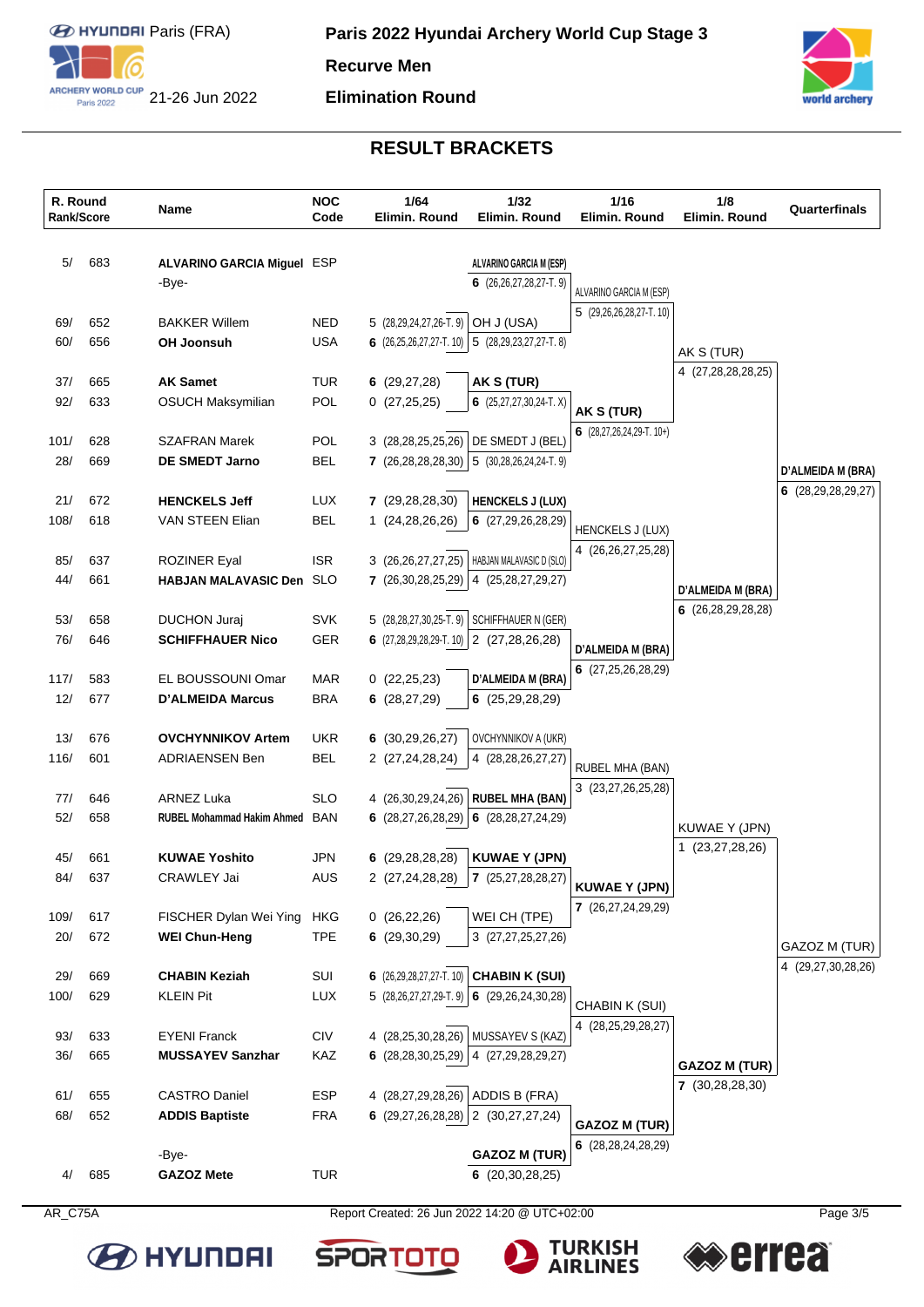

#### **Elimination Round**



# **RESULT BRACKETS**

|             | R. Round<br><b>Rank/Score</b> | Name                                                 | <b>NOC</b><br>Code | 1/64<br>Elimin. Round                  | 1/32<br>Elimin. Round                                  | 1/16<br>Elimin. Round                    | 1/8<br>Elimin, Round                | Quarterfinals                              |
|-------------|-------------------------------|------------------------------------------------------|--------------------|----------------------------------------|--------------------------------------------------------|------------------------------------------|-------------------------------------|--------------------------------------------|
| 3/          | 686                           | <b>NESPOLI Mauro</b>                                 | <b>ITA</b>         |                                        | <b>NESPOLI M (ITA)</b>                                 |                                          |                                     |                                            |
|             |                               | -Bye-                                                |                    |                                        | 7 (27,28,26,28,29)                                     |                                          |                                     |                                            |
|             |                               |                                                      |                    |                                        |                                                        | <b>NESPOLI M (ITA)</b>                   |                                     |                                            |
| 67/         | 652                           | DE SILVA Sajeev                                      | SRI                | 6 (26,27,27,29)                        | DE SILVA S (SRI)                                       | 4 (28,27,26,27,28)                       |                                     |                                            |
| 62/         | 655                           | <b>USACH Mykhailo</b>                                | <b>UKR</b>         | 2 (25,26,29,26)                        | 3 (28,24,26,26,28)                                     |                                          |                                     |                                            |
|             |                               |                                                      |                    |                                        |                                                        |                                          | <b>OLARU D (MDA)</b><br>6(26,27,27) |                                            |
| 35/         | 666                           | <b>OLARU Dan</b>                                     | <b>MDA</b>         | 6(29, 28, 28)                          | <b>OLARU D (MDA)</b>                                   |                                          |                                     |                                            |
| 94/         | 632                           | <b>AZORES Andrew</b>                                 | CAN                | 0(26, 23, 26)                          | 6 $(29, 27, 24, 26, 24 - T, 8+)$                       | <b>OLARU D (MDA)</b>                     |                                     |                                            |
|             |                               |                                                      |                    |                                        |                                                        | 6(26, 26, 27, 28, 30)                    |                                     |                                            |
| 99/         | 629                           | <b>BLAZE Davis</b>                                   | LAT                | 4 (28,26,25,28,26)                     | JADHAV PR (IND)                                        |                                          |                                     |                                            |
| 30/         | 668                           | <b>JADHAV Pravin Ramesh</b> IND                      |                    |                                        | 6 $(27, 24, 28, 29, 28)$ 5 $(25, 26, 26, 27, 24$ T. 8) |                                          |                                     | <b>OLARU D (MDA)</b>                       |
| 19/         | 672                           | <b>KOZHOKAR Ivan</b>                                 | <b>UKR</b>         | 6 $(29, 25, 27, 30)$                   | KOZHOKAR I (UKR)                                       |                                          |                                     | 6 $(28, 29, 26, 26, 27 - T. 9)$            |
| 110/        | 616                           | <b>KLEINER Shahar</b>                                | <b>ISR</b>         | 2 (23,26,26,27)                        | 6 $(26, 27, 29, 25, 29)$                               |                                          |                                     |                                            |
|             |                               |                                                      |                    |                                        |                                                        | KOZHOKAR I (UKR)                         |                                     |                                            |
| 83/         | 638                           | <b>KWOK Yin Chai</b>                                 | HKG                | 6 (28,28,29,28,26-T. 9+) KWOK YC (HKG) |                                                        | 7 (29,27,29,27,28)                       |                                     |                                            |
| 46/         | 660                           | <b>PETERS</b> Eric                                   | CAN                | 5 (28,25,28,29,28 T. 9)                | 4 (27,27,22,25,25)                                     |                                          | KOZHOKAR I (UKR)                    |                                            |
|             |                               |                                                      |                    |                                        |                                                        |                                          | 0(25,26,26)                         |                                            |
| 51/         | 658                           | SU Yu-Yang                                           | <b>TPE</b>         | 4 (27,28,27,26,26)                     | YILDIRMIS M (TUR)                                      |                                          |                                     |                                            |
| 78/         | 645                           | <b>YILDIRMIS Muhammed</b>                            | <b>TUR</b>         | 6 $(27, 28, 25, 27, 29)$               | 2 (25,28,26,22)                                        | WILLIAMS J (USA)                         |                                     |                                            |
|             |                               |                                                      |                    |                                        |                                                        | 3 (27,28,25,27,23)                       |                                     |                                            |
| 115/<br>14/ | 603<br>675                    | <b>BRUZIS Janis</b><br><b>WILLIAMS Jack</b>          | LAT<br><b>USA</b>  | 1 (25,27,26,25)<br>7 (28,27,28,28)     | <b>WILLIAMS J (USA)</b><br>6(26, 27, 27, 26)           |                                          |                                     |                                            |
|             |                               |                                                      |                    |                                        |                                                        |                                          |                                     |                                            |
| 11/         | 677                           | <b>VAN DER VEN Rick</b>                              | <b>NED</b>         | 6(26,24,28)                            | VAN DER VEN R (NED)                                    |                                          |                                     |                                            |
| 118/        | 576                           | <b>BLEWETT Morgan Cale</b>                           | <b>RSA</b>         | 0(23,23,25)                            | 2 (26,28,23,27)                                        | QUINTANILHIA PACHECO GOMES M (BRA)       |                                     |                                            |
|             |                               |                                                      |                    |                                        |                                                        | 4 (27,25,25,27,26)                       |                                     |                                            |
| 75/         | 646                           | QUINTANILHIA PACHECO GOMES Matheus BRA               |                    | 7 (26,28,26,29,29)                     | QUINTANILHIA PACHECO GOMES M (BRA)                     |                                          |                                     |                                            |
| 54/         | 658                           | PANGESTU Arif                                        | <b>INA</b>         | 3(27,26,26,27,27)                      | 6(26, 28, 24, 28)                                      |                                          | <b>PLIHON P (FRA)</b>               |                                            |
| 43/         | 662                           | <b>HUNBIN Oleksii</b>                                | <b>UKR</b>         | 3 (26,25,25,26,25)                     | <b>PLIHON P (FRA)</b>                                  |                                          | 6(29,24,27,28)                      |                                            |
| 86/         | 637                           | <b>PLIHON Pierre</b>                                 | <b>FRA</b>         |                                        | 7 $(27,24,25,28,27)$ 6 $(28,27,24,28,29)$ T. 8)        |                                          |                                     |                                            |
|             |                               |                                                      |                    |                                        |                                                        | PLIHON P (FRA)                           |                                     |                                            |
| 107/        | 620                           | <b>YIP Tin Long</b>                                  | <b>HKG</b>         | 1 (20,26,25,25)                        | LEE WS (KOR)                                           | 6(29, 28, 23, 25, 29)                    |                                     |                                            |
| 22/         | 671                           | <b>LEE Woo Seok</b>                                  | <b>KOR</b>         | 7 (28,26,28,29)                        | 5 (28,29,26,26,26-T.7)                                 |                                          |                                     |                                            |
|             |                               |                                                      |                    |                                        |                                                        |                                          |                                     | PLIHON P (FRA)<br>$5$ (30,26,26,27,25-T.7) |
| 27/         | 670                           | <b>RAI Tarundeep</b>                                 | IND                | 6(28, 28, 28)                          | RAIT (IND)                                             |                                          |                                     |                                            |
| 102/        | 628                           | LI Yue Long                                          | SGP                | 0(26,26,27)                            | 1 (25,27,24,24)                                        | <b>VALLADONT JC (FRA)</b>                |                                     |                                            |
|             |                               |                                                      |                    |                                        |                                                        | 6 (27,29,28,25,29)                       |                                     |                                            |
| 91/<br>38/  | 634<br>665                    | <b>DUCHON Miroslav</b><br>VALLADONT Jean-Charles FRA | <b>SVK</b>         | 2 (25,28,25,27)<br>6(26,25,27,28)      | <b>VALLADONT JC (FRA)</b><br>7(28, 27, 25, 28)         |                                          |                                     |                                            |
|             |                               |                                                      |                    |                                        |                                                        |                                          | VALLADONT JC (FRA)                  |                                            |
| 59/         | 657                           | <b>SALSABILLA Riau</b>                               | <b>INA</b>         | 6 (28,29,29,30)                        | <b>SALSABILLA R (INA)</b>                              |                                          | 2 (26,28,25,27)                     |                                            |
| 70/         | 651                           | <b>FRENKEL Niv</b>                                   | <b>ISR</b>         | 2 (29,24,27,28)                        | 6 $(28, 28, 27)$                                       |                                          |                                     |                                            |
|             |                               |                                                      |                    |                                        |                                                        | SALSABILLA R (INA)<br>4 (28,24,25,29,28) |                                     |                                            |
|             |                               | -Bye-                                                |                    |                                        | ELLISON B (USA)                                        |                                          |                                     |                                            |
| 6/          | 680                           | <b>ELLISON Brady</b>                                 | <b>USA</b>         |                                        | 0(26,27,26)                                            |                                          |                                     |                                            |
|             |                               |                                                      |                    |                                        |                                                        |                                          |                                     |                                            |



**BE HYLINDAI** 

AR\_C75A Report Created: 26 Jun 2022 14:20 @ UTC+02:00

**SPORTO** 

**TURKISH<br>AIRLINES**